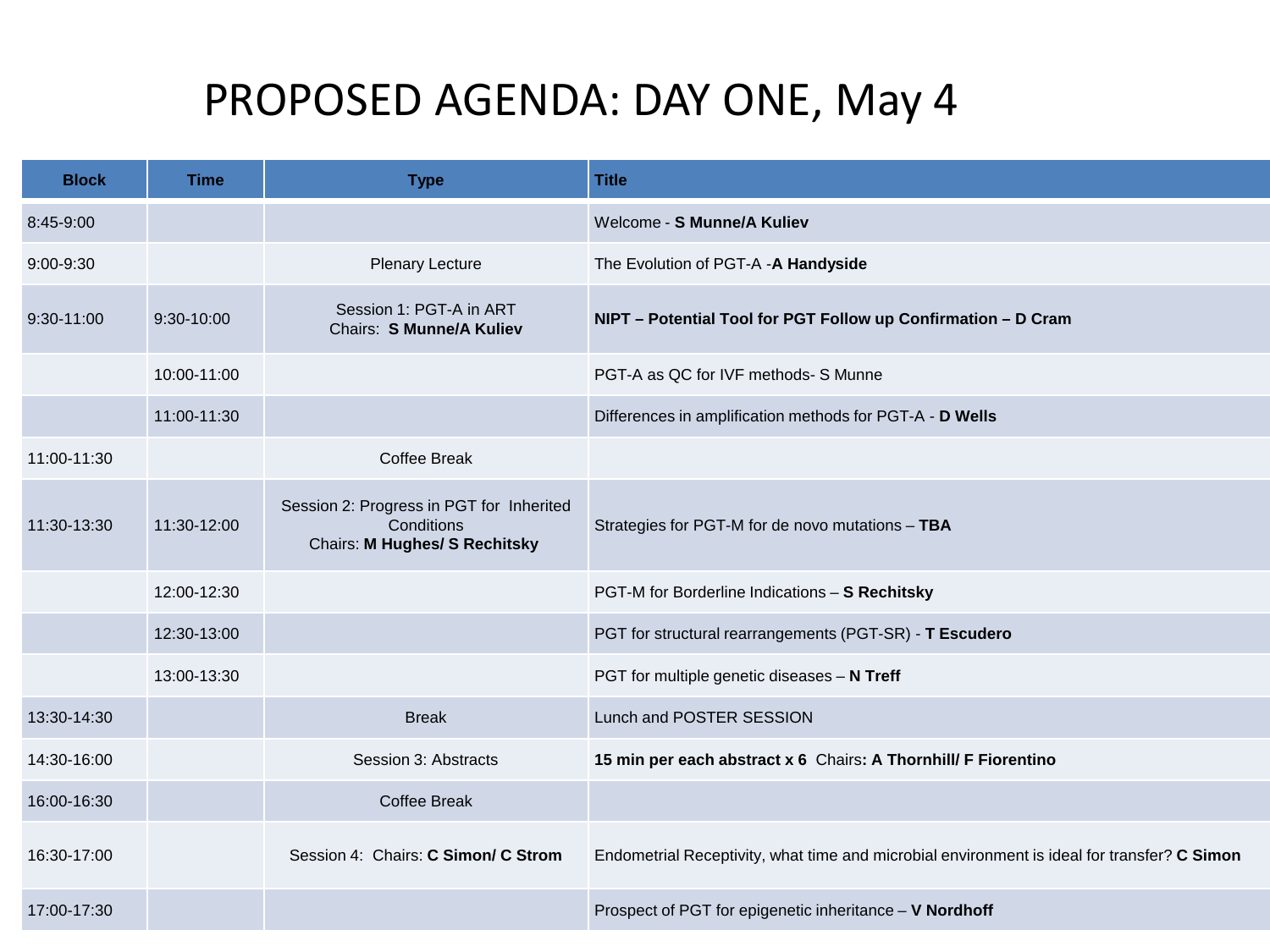## PROPOSED AGENDA: DAY TWO, May 5

| <b>Block</b>  | <b>Time</b> | <b>Type</b>                                                                                                                  | <b>Title</b>                                                     |
|---------------|-------------|------------------------------------------------------------------------------------------------------------------------------|------------------------------------------------------------------|
| $8:00 - 8:15$ |             |                                                                                                                              | Summary highlights from day one - A Handyside                    |
| 8:15-8:45     |             | Plenary lecture                                                                                                              | Origins of meiotic and post mitotic aneuploidy? - M Herbert      |
| 8:45-10:45    | 8:45-9:15   | Session 5: Mosaicism and<br>Segmentals<br>Chairs: JL Simpson/ D Cram                                                         | Mosaicism: detection and clinical outcome - E Fragouli           |
|               | $9:15-9:45$ |                                                                                                                              | Improvement and standardization of biopsy procedures - D Leigh   |
|               | 9:45-10:15  |                                                                                                                              | How to counsel around Mosaicism and Segmentals - A Jordan        |
|               | 10:15-10:45 |                                                                                                                              | Discussion/ DEBATE: R Paulson/ TBA                               |
| 10:45-11:15   |             | Coffee Break                                                                                                                 |                                                                  |
| 11:15-13:00   |             | Session 6: Abstracts                                                                                                         | 15 min per each abstract x 7 Chairs S Hamamah/ S Kahraman        |
| 13:00-14:00   |             | <b>BREAK</b>                                                                                                                 | Lunch and POSTER SESSION                                         |
| 14:00-15:30   |             | Session 7: Regional Block                                                                                                    | 15 min per each abstract x 6 Chairs: T Gordon/ T Escudero        |
| 15:30-16:00   |             | Coffee Break                                                                                                                 |                                                                  |
| 16:00-17:30   | 16:00-16:30 | Session 8: Prospective Carrier<br>screening for identification of at<br>risk PGT couples<br><b>Chairs: D Wells/ G Harton</b> | Genetic Panels for ovarian, breast and endometrial cancers - TBA |
|               | 16:30-17:00 |                                                                                                                              | Genetic Panels for Infertility $-$ C Strom                       |
|               | 17:00-17:30 |                                                                                                                              | Prospective gene testing of sperm and egg donors -R Vassena      |